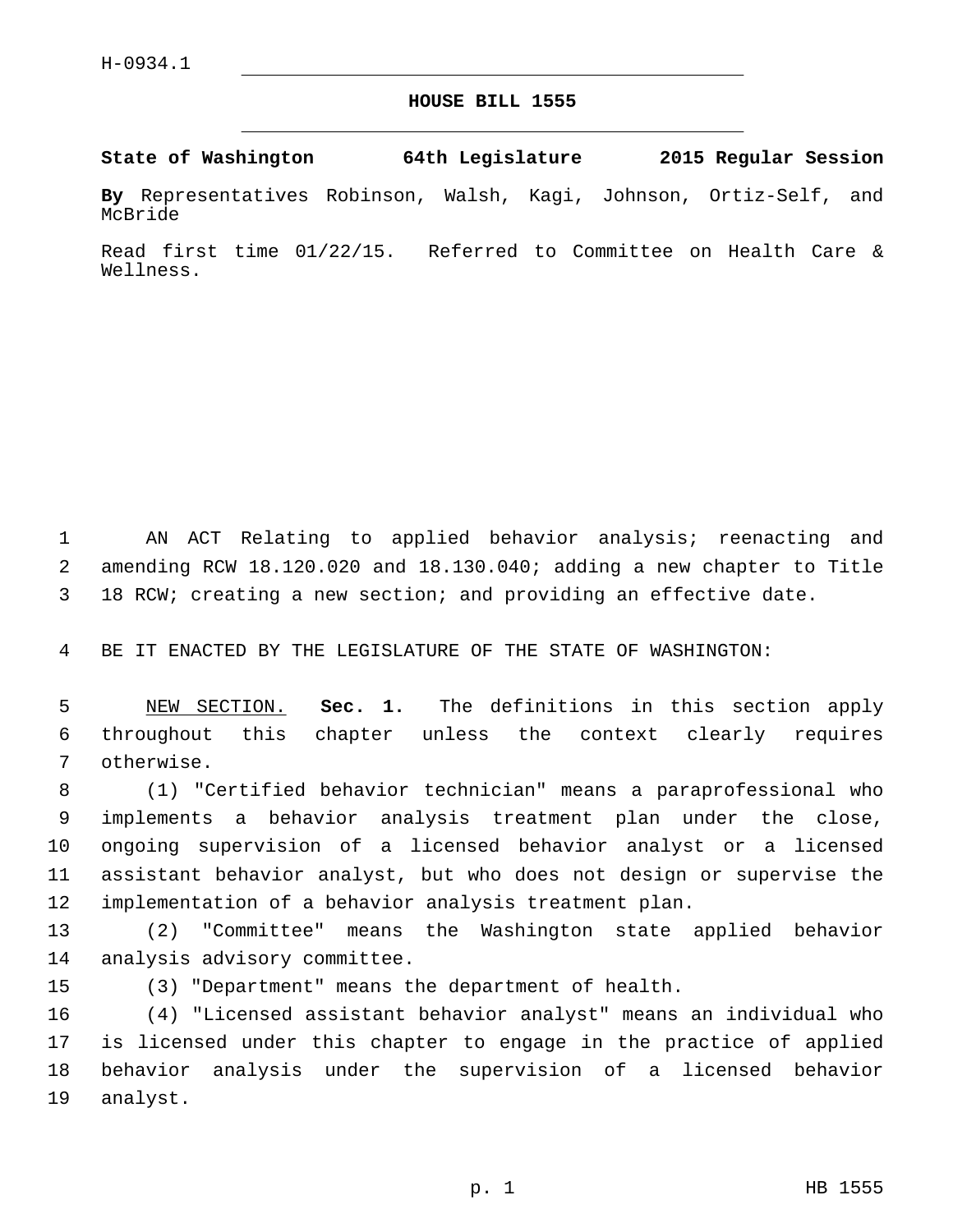(5) "Licensed behavior analyst" means an individual who is licensed under this chapter to engage in the practice of applied 3 behavior analysis.

(6)(a) "Practice of applied behavior analysis" means:

 (i) The design, implementation, and evaluation of instructional and environmental modifications based on scientific research and the direct observation and measurement of behavior and the environment to produce socially significant improvements in human behavior;

 (ii) Empirical identification of functional relations between behavior and environmental factors, known as functional assessment 11 and analysis; and

 (iii) Utilization of contextual factors, motivating operations, antecedent stimuli, positive reinforcement, and other consequences to assist individuals in developing new behaviors, increasing or decreasing existing behaviors, and emitting behaviors under specific 16 environmental conditions.

 (b) "Practice of applied behavior analysis" does not include psychological testing, diagnosis of a mental or physical disorder, neuropsychology, psychotherapy, cognitive therapy, sex therapy, psychoanalysis, hypnotherapy, or counseling as treatment modalities. It also does not include the use of behavioral techniques described in (a)(iii) of this subsection alone as treatment modalities.

(7) "Secretary" means the secretary of the department of health.

 NEW SECTION. **Sec. 2.** (1)(a) Except as provided in section 3 of this act, no person may engage in the practice of applied behavior analysis unless he or she holds a license or a temporary license under this chapter. The use of behavioral techniques described in section 1(6)(a)(iii) of this act alone does not constitute the practice of applied behavior analysis.

 (b) A person not licensed under this chapter may not represent himself or herself as a "licensed behavior analyst" or a "licensed 32 assistant behavior analyst."

 (2) Except as provided in section 3 of this act, no person may practice as a certified behavior technician in this state without having a certification issued by the secretary. A person not certified under this chapter may not represent himself or herself as 37 a "certified behavior technician."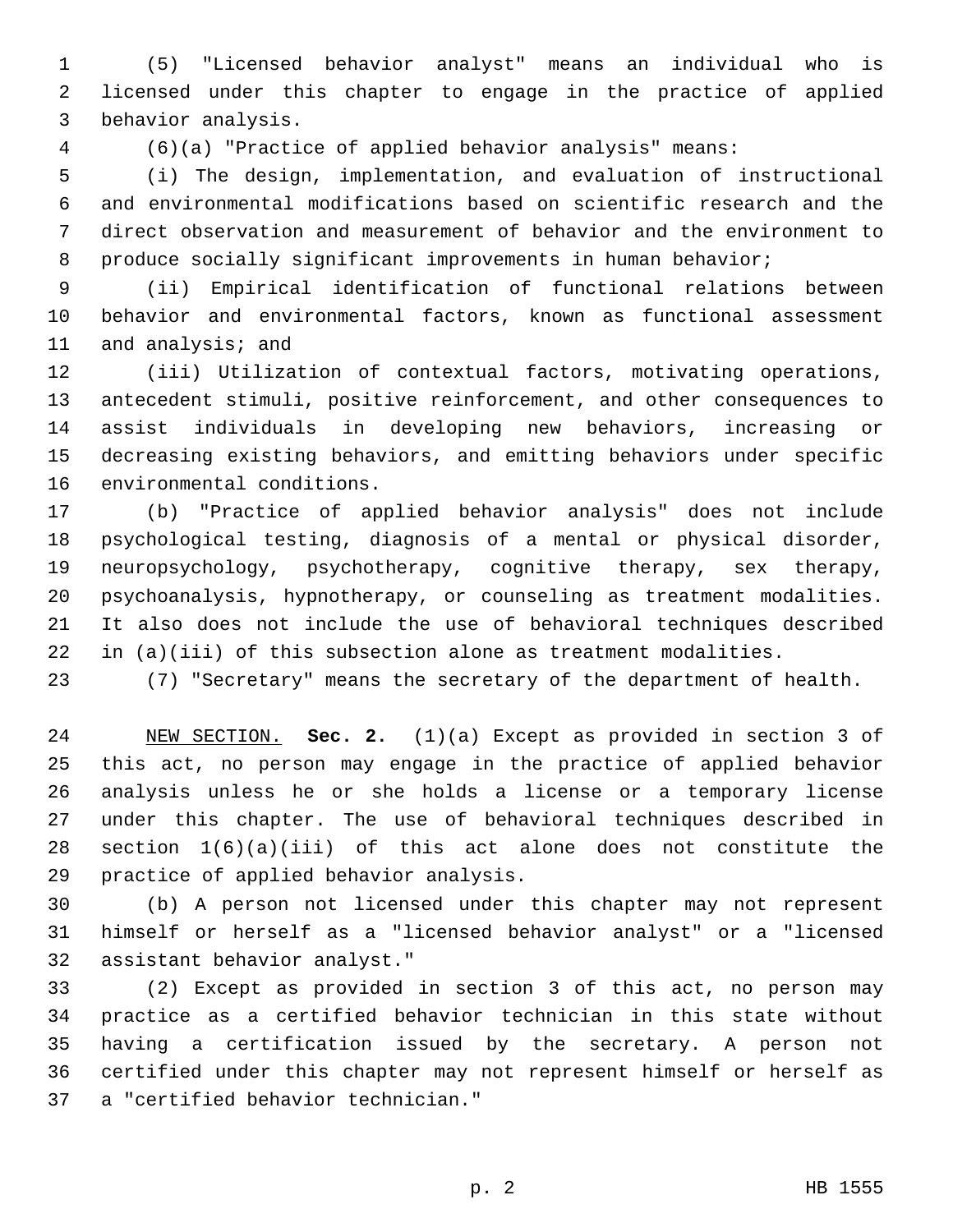NEW SECTION. **Sec. 3.** Nothing in this chapter may be construed to prohibit or restrict:

 (1) An individual who holds a credential issued by this state, other than as a licensed behavior analyst, a licensed assistant behavior analyst, or a certified behavior technician, to engage in the practice of that occupation or profession without obtaining an additional credential from the state, so long as the practice is within that profession's or occupation's scope of practice;

 (2) A person employed as a behavior analyst, assistant behavior analyst, or behavior technician by the government of the United States if the person provides behavior analysis services solely under the direction or control of the agency by which the person is 13 employed;

 (3) An employee of a school district, charter school, or private school approved under chapter 28A.195 RCW in the performance of his or her regular duties of employment, so long as the employee does not offer behavior analytic services to any person or entity other than the school employer and does not accept remuneration for providing behavior analytic services other than the remuneration he or she 20 receives from the school employer;

 (4) The practice of applied behavior analysis by a matriculated college or university student if he or she: (a) Participates in a defined course, internship, practicum, or program of study; (b) is supervised by college or university faculty or a licensed behavior analyst; and (c) uses a title that clearly indicates trainee status, such as "behavior analysis student," "behavior analysis intern," or 27 "behavior analysis trainee";

 (5) The practice of applied behavior analysis by an individual pursuing supervised experiential training to meet eligibility requirements for licensure under this chapter or national certification in behavior analysis, so long as the training is supervised by a licensed behavior analyst who meets any additional requirements established by the secretary or by a professional who meets supervisor requirements determined by a national certifying 35 entity;

 (6) Implementation of a behavior analysis treatment plan by a family member or legal guardian of a recipient of behavior analysis services, as defined in rule, so long as the family member or legal guardian is under the supervision of a licensed behavior analyst or a 40 licensed assistant behavior analyst;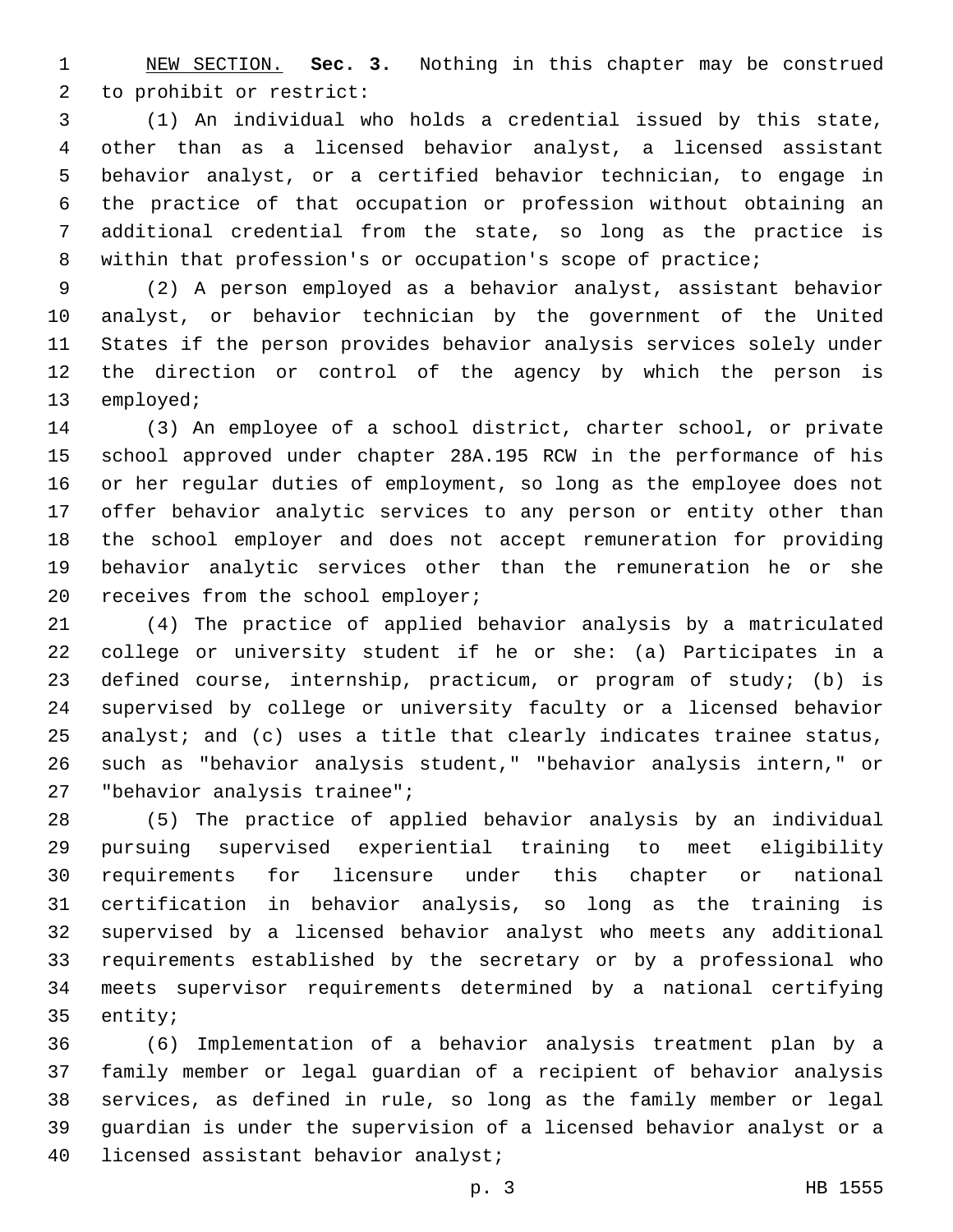(7) The activities of a behavior analyst who practices with nonhumans including, but not limited to, animal trainers and applied 3 animal behaviorists; or

 (8) The activities of a behavior analyst who provides general behavior analysis services to organizations so long as those services are for the benefit of the organization and do not involve direct 7 services to individuals.

 NEW SECTION. **Sec. 4.** (1) The Washington state applied behavior analysis advisory committee is established.

(2) The committee consists of the following five members:

 (a) Three members who are licensed behavior analysts or, for the initial members of the committee, certified by the national behavior analyst certification board as either a board certified behavior 14 analyst or a board certified behavior analyst - doctoral;

 (b) One member who is a licensed assistant behavior analyst or, for the initial members of the committee, certified by the national behavior analyst certification board as a board certified assistant 18 behavior analyst; and

 (c) One member of the public who is not a member of any other health care licensing board or commission and does not have a material or financial interest in the rendering of services regulated under this chapter. The public member may be the parent or guardian 23 of a recipient of behavior analysis services.

 (3) The secretary shall appoint the committee members. Committee members serve at the pleasure of the secretary. The secretary may appoint members of the initial committee to staggered terms of one to four years, and thereafter all terms are for four years. No member 28 may serve more than two consecutive terms.

 (4) The committee shall elect officers each year. The committee shall meet at least twice each year and may hold additional meetings as called by the chair. A majority of the committee appointed and 32 serving constitutes a quorum.

 (5) The secretary shall consult with the committee in determining the qualifications for licensure or certification under section 5 of 35 this act.

 (6) Committee members must be compensated in accordance with RCW 43.03.240. Members must be reimbursed for travel expenses incurred in the actual performance of their duties, as provided in RCW 43.03.050 39 and 43.03.060.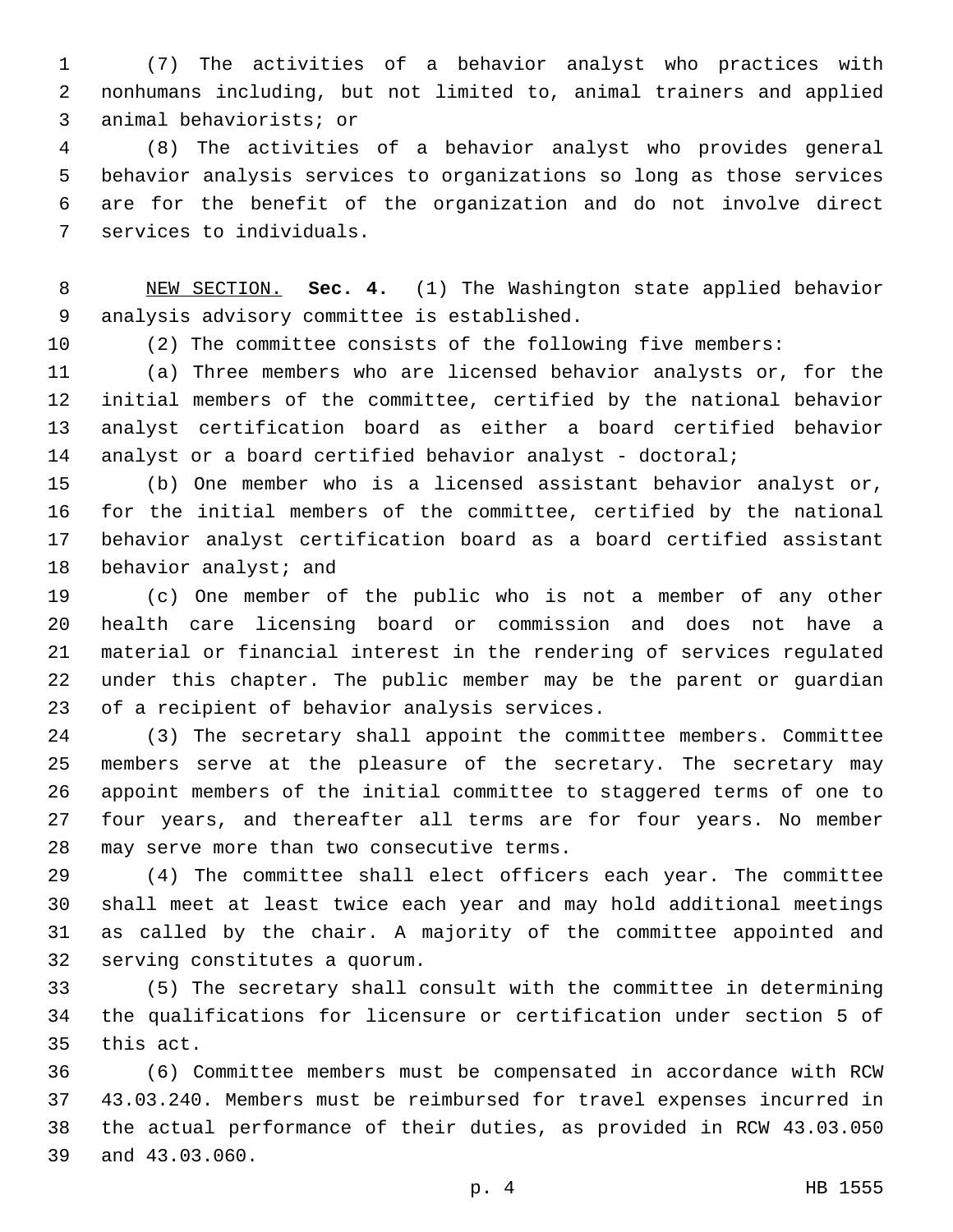NEW SECTION. **Sec. 5.** (1) The secretary shall issue a license to an applicant who submits a completed application, pays the appropriate fees, and meets the following requirements: (a) For a licensed behavior analyst:4

 (i) Graduation from a master's or doctorate degree program in behavior analysis or other natural science, education, human services, engineering, medicine, or field related to behavior 8 analysis approved by the secretary;

 (ii) Completion of a minimum of two hundred twenty-five classroom hours at graduate level instruction in specific behavior analysis 11 topics, as determined in rule;

 (iii) Successful completion of a supervised experience requirement, consisting of a minimum of one thousand five hundred hours, or an alternative approved by the secretary by rule; and

 (iv) Successful completion of an examination approved by the 16 secretary;

(b) For a licensed assistant behavior analyst:

 (i) Graduation from a bachelor's degree program approved by the 19 secretary;

 (ii) Completion of one hundred thirty-five classroom hours of instruction in specific behavior analysis topics, as determined by 22 the secretary in rule; and

 (iii) Successful completion of a supervised experience requirement, consisting of a minimum of one thousand hours, or an 25 alternative approved by the secretary by rule;

(c) For a certified behavior technician:26

 (i) Successful completion of a training program of at least forty 28 hours that is approved by the secretary; and

(ii) Any other requirements determined by the secretary in rule;

30 (d) Demonstrates good moral character;

(e) Has not engaged in unprofessional conduct as defined in RCW

18.130.180;32

(f) Is not currently subject to any disciplinary proceedings; and

 (g) Is not unable to practice with reasonable skill and safety as 35 defined in RCW 18.130.170.

 (2) In addition, an applicant for an assistant behavior analyst license or a behavior technician certification must provide proof of ongoing supervision by a licensed behavior analyst.

 (3) The secretary may accept certification by a national accredited professional credentialing entity in lieu of the specific

p. 5 HB 1555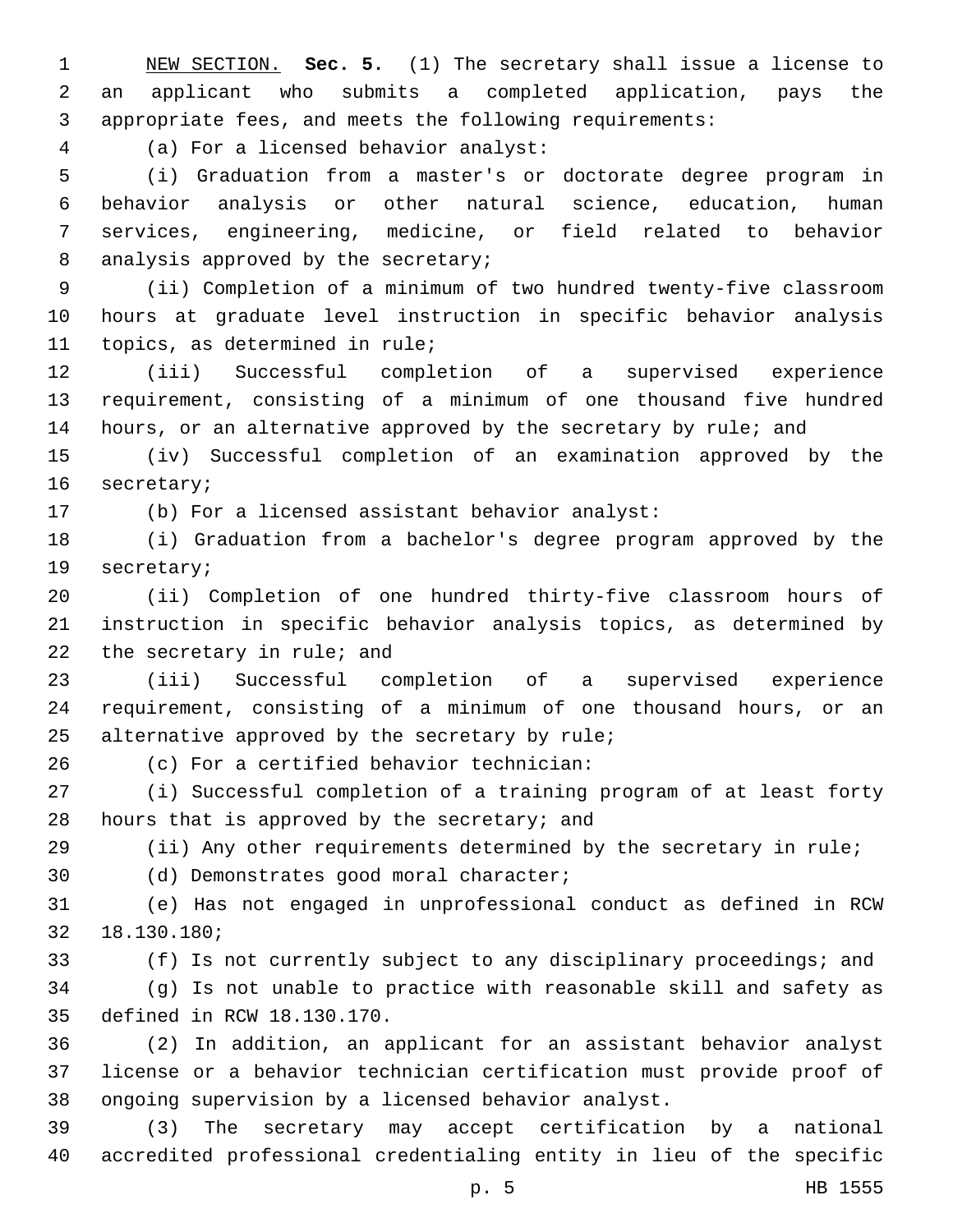requirements identified in subsection (1)(a) through (c) of this 2 section.

 (4) A license or certification issued under this section is valid 4 for a period of two years.

 NEW SECTION. **Sec. 6.** Applications for licensing or certification must be submitted on forms provided by the secretary. The secretary may require any information and documentation that reasonably relates to the need to determine whether the applicant meets the criteria for licensing or certification provided for in this chapter and chapter 18.130 RCW. Each applicant shall pay a fee determined by the secretary under RCW 43.70.250. The fee must accompany the application.

 NEW SECTION. **Sec. 7.** (1) The secretary shall establish by rule the requirements for renewal of a license or certification, but may not increase the licensure or certification requirements provided in this chapter. The secretary shall establish administrative procedures, administrative requirements, and fees for license and certification periods and renewals as provided in RCW 43.70.250 and 43.70.280.

 (2) Failure to renew the license or certification invalidates the license or certification and all privileges granted by the license or certification. If a license or certification has lapsed for a period longer than three years, the person shall demonstrate competence to the satisfaction of the secretary by completing continuing competency requirements or meeting other standards determined by the secretary.

 NEW SECTION. **Sec. 8.** The secretary may grant a temporary license to a person who does not reside in this state if he or she: (1) Is licensed to practice applied behavior analysis in another state or province of Canada; or (2) meets other qualifications established by the secretary. A temporary license holder may only practice applied behavior analysis for a limited period of time, as defined by the secretary.

 NEW SECTION. **Sec. 9.** An applicant holding a license in another state or a province of Canada may be licensed to practice in this state if the secretary determines that the licensing standards of the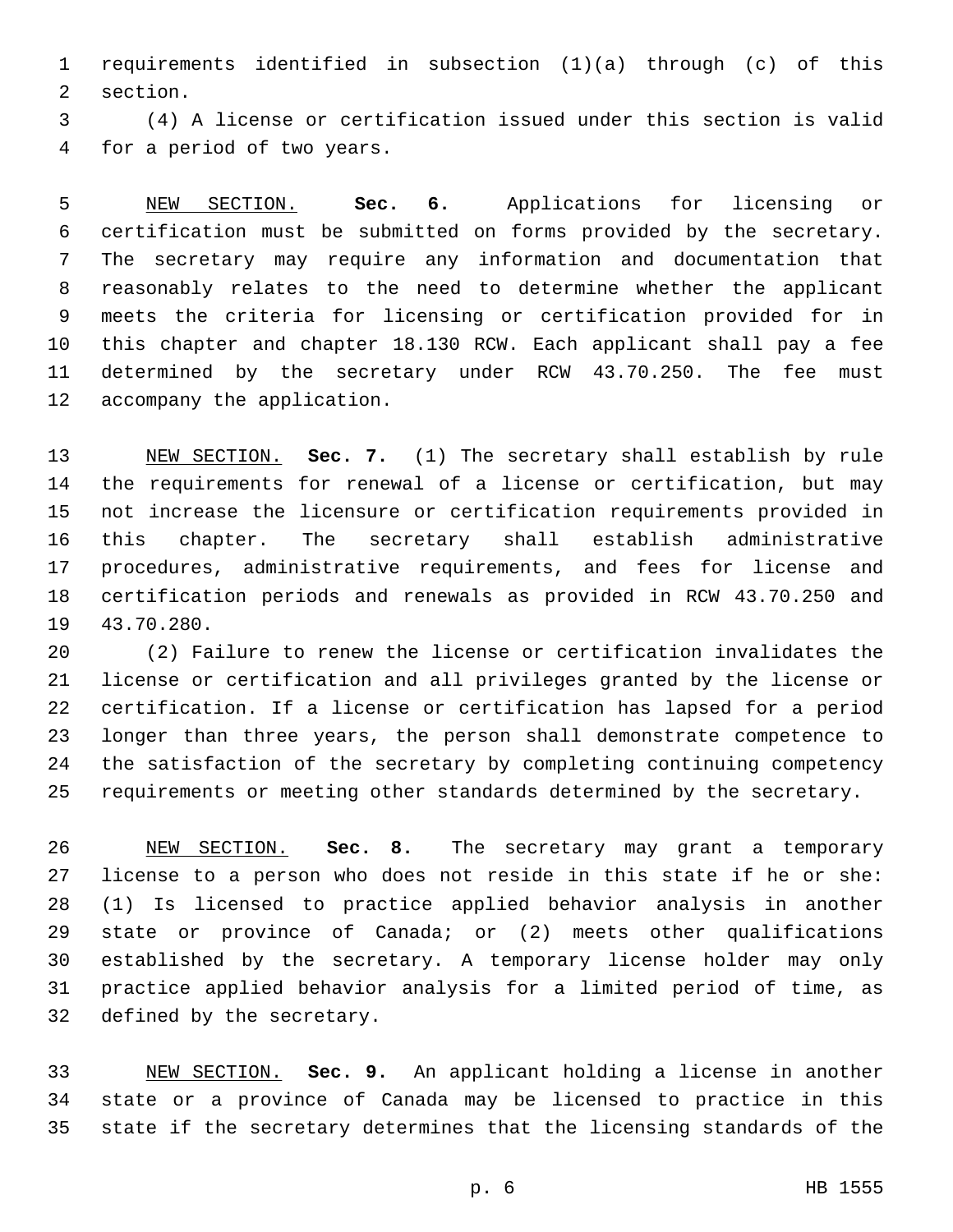other state or province are substantially equivalent to the licensing 2 standards in this chapter.

 NEW SECTION. **Sec. 10.** The uniform disciplinary act, chapter 18.130 RCW, governs unlicensed practice, the issuance and denial of a license or certification, and the discipline of persons licensed or certified under this chapter.

 NEW SECTION. **Sec. 11.** The secretary, in consultation with the committee, may adopt rules under chapter 34.05 RCW as necessary to implement this chapter, including rules:

 (1) Establishing continuing competency as a condition of license 11 or certification renewal;

 (2) Establishing standards for delegation and supervision of licensed assistant behavior analysts and certified behavior 14 technicians; and

 (3) Defining the tasks that a certified behavior technician may 16 perform.

 **Sec. 12.** RCW 18.120.020 and 2012 c 153 s 15, 2012 c 137 s 18, and 2012 c 23 s 8 are each reenacted and amended to read as follows: The definitions in this section apply throughout this chapter

20 unless the context clearly requires otherwise.

 (1) "Applicant group" includes any health professional group or organization, any individual, or any other interested party which proposes that any health professional group not presently regulated be regulated or which proposes to substantially increase the scope of 25 practice of the profession.

 (2) "Certificate" and "certification" mean a voluntary process by which a statutory regulatory entity grants recognition to an individual who (a) has met certain prerequisite qualifications specified by that regulatory entity, and (b) may assume or use "certified" in the title or designation to perform prescribed health 31 professional tasks.

 (3) "Grandfather clause" means a provision in a regulatory statute applicable to practitioners actively engaged in the regulated health profession prior to the effective date of the regulatory statute which exempts the practitioners from meeting the prerequisite qualifications set forth in the regulatory statute to perform 37 prescribed occupational tasks.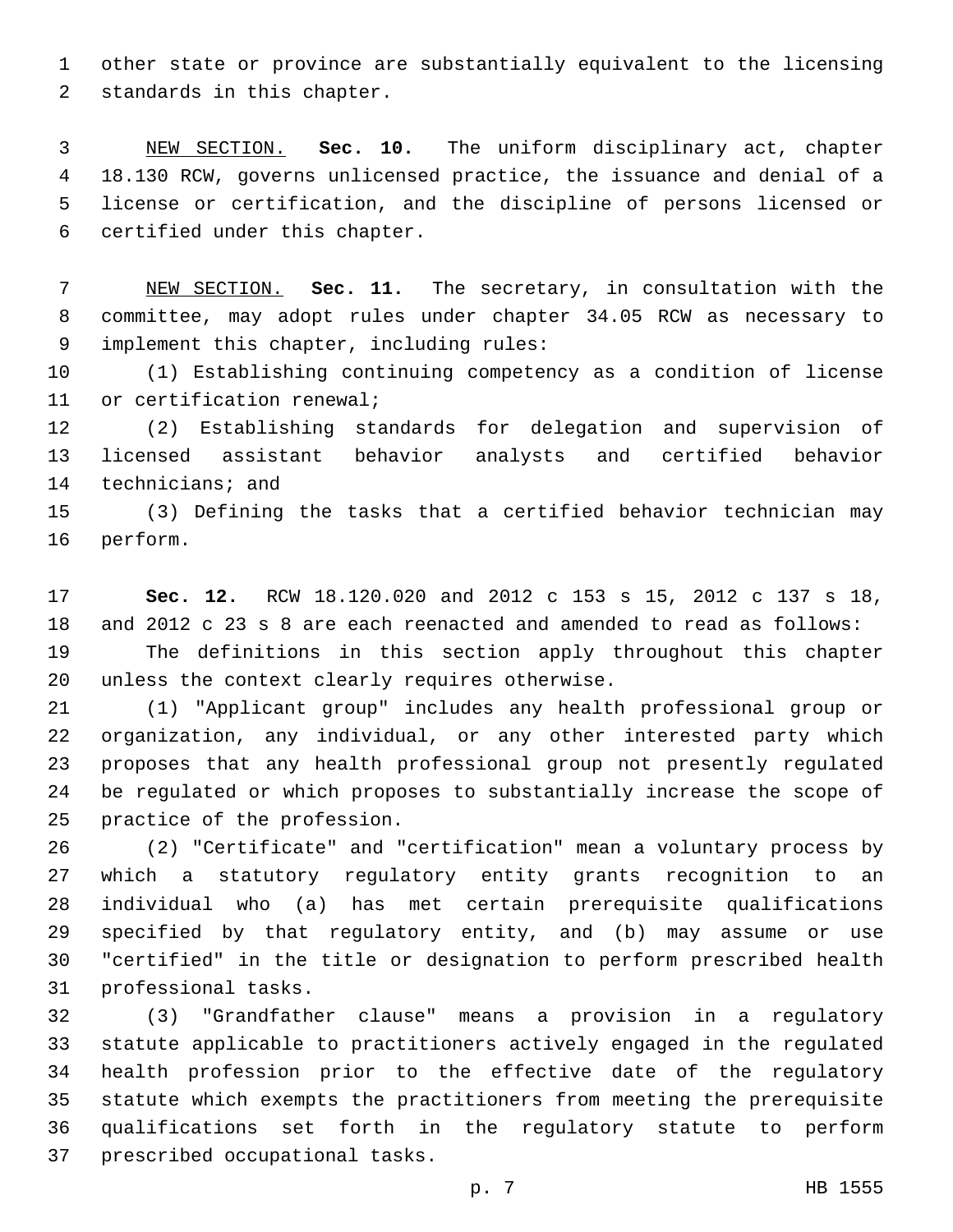(4) "Health professions" means and includes the following health and health-related licensed or regulated professions and occupations: Podiatric medicine and surgery under chapter 18.22 RCW; chiropractic under chapter 18.25 RCW; dental hygiene under chapter 18.29 RCW; dentistry under chapter 18.32 RCW; denturism under chapter 18.30 RCW; dental anesthesia assistants under chapter 18.350 RCW; dispensing opticians under chapter 18.34 RCW; hearing instruments under chapter 18.35 RCW; naturopaths under chapter 18.36A RCW; embalming and funeral directing under chapter 18.39 RCW; midwifery under chapter 18.50 RCW; nursing home administration under chapter 18.52 RCW; optometry under chapters 18.53 and 18.54 RCW; ocularists under chapter 18.55 RCW; osteopathic medicine and surgery under chapters 18.57 and 18.57A RCW; pharmacy under chapters 18.64 and 18.64A RCW; medicine under chapters 18.71 and 18.71A RCW; emergency medicine 15 under chapter 18.73 RCW; physical therapy under chapter 18.74 RCW; practical nurses under chapter 18.79 RCW; psychologists under chapter 18.83 RCW; registered nurses under chapter 18.79 RCW; occupational therapists licensed under chapter 18.59 RCW; respiratory care practitioners licensed under chapter 18.89 RCW; veterinarians and veterinary technicians under chapter 18.92 RCW; massage practitioners under chapter 18.108 RCW; East Asian medicine practitioners licensed under chapter 18.06 RCW; persons registered under chapter 18.19 RCW; persons licensed as mental health counselors, marriage and family therapists, and social workers under chapter 18.225 RCW; dietitians and nutritionists certified by chapter 18.138 RCW; radiologic technicians under chapter 18.84 RCW; nursing assistants registered or 27 certified under chapter 18.88A RCW; ((and)) reflexologists certified 28 under chapter 18.108 RCW; ((and)) medical assistants-certified, medical assistants-hemodialysis technician, medical assistants- phlebotomist, and medical assistants-registered certified and registered under chapter 18.360 RCW; and licensed behavior analysts, licensed assistant behavior analysts, and certified behavior technicians under chapter 18.--- RCW (the new chapter created in 34 section 14 of this act).

 (5) "Inspection" means the periodic examination of practitioners by a state agency in order to ascertain whether the practitioners' occupation is being carried out in a fashion consistent with the 38 public health, safety, and welfare.

 (6) "Legislative committees of reference" means the standing legislative committees designated by the respective rules committees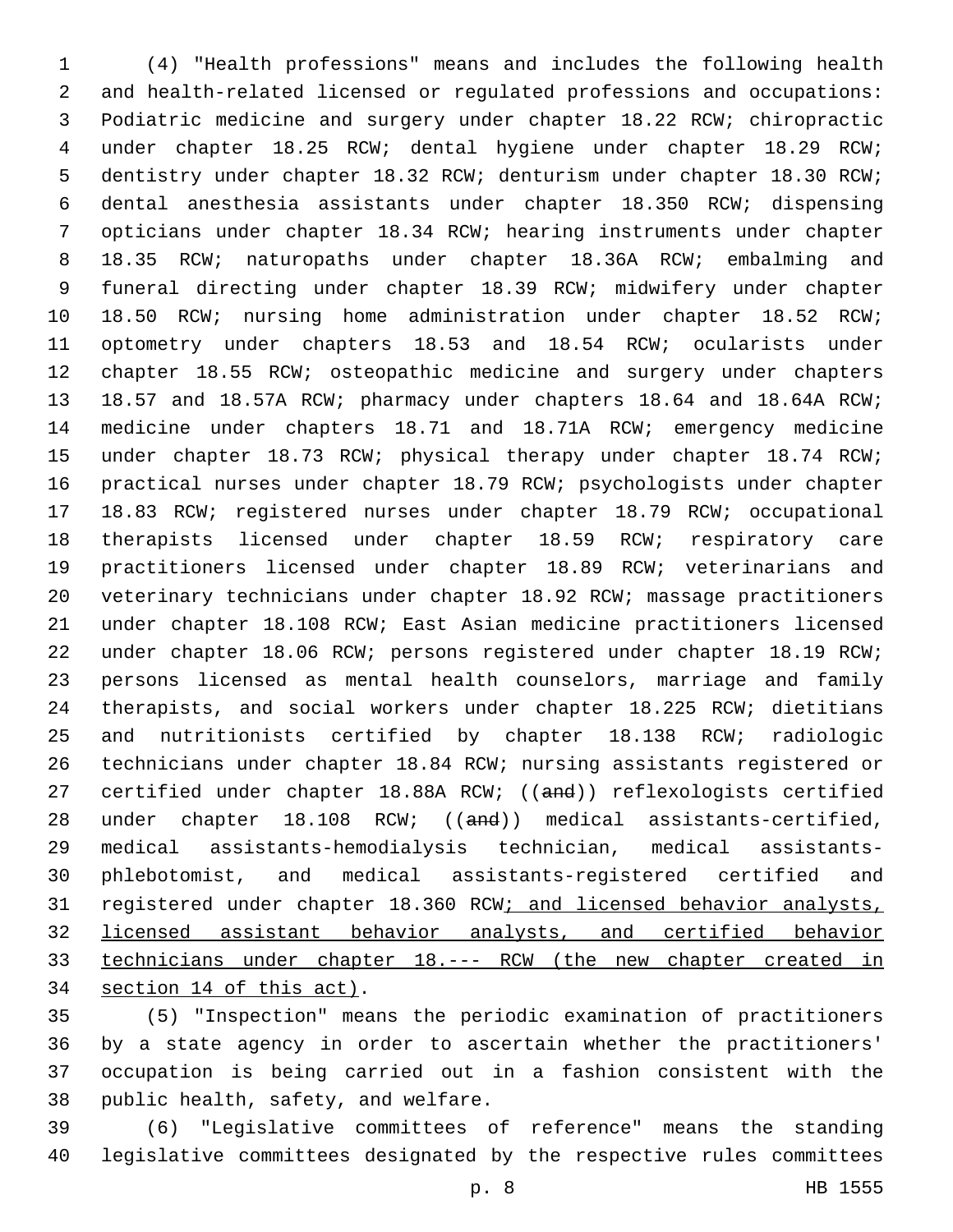of the senate and house of representatives to consider proposed legislation to regulate health professions not previously regulated.

 (7) "License," "licensing," and "licensure" mean permission to engage in a health profession which would otherwise be unlawful in the state in the absence of the permission. A license is granted to those individuals who meet prerequisite qualifications to perform prescribed health professional tasks and for the use of a particular 8 title.

 (8) "Professional license" means an individual, nontransferable authorization to carry on a health activity based on qualifications which include: (a) Graduation from an accredited or approved program, and (b) acceptable performance on a qualifying examination or series 13 of examinations.

 (9) "Practitioner" means an individual who (a) has achieved knowledge and skill by practice, and (b) is actively engaged in a 16 specified health profession.

 (10) "Public member" means an individual who is not, and never was, a member of the health profession being regulated or the spouse of a member, or an individual who does not have and never has had a material financial interest in either the rendering of the health professional service being regulated or an activity directly related 22 to the profession being regulated.

 (11) "Registration" means the formal notification which, prior to rendering services, a practitioner shall submit to a state agency setting forth the name and address of the practitioner; the location, nature and operation of the health activity to be practiced; and, if required by the regulatory entity, a description of the service to be 28 provided.

 (12) "Regulatory entity" means any board, commission, agency, division, or other unit or subunit of state government which regulates one or more professions, occupations, industries, 32 businesses, or other endeavors in this state.

 (13) "State agency" includes every state office, department, board, commission, regulatory entity, and agency of the state, and, where provided by law, programs and activities involving less than 36 the full responsibility of a state agency.

 **Sec. 13.** RCW 18.130.040 and 2013 c 171 s 8 and 2013 c 19 s 45 are each reenacted and amended to read as follows: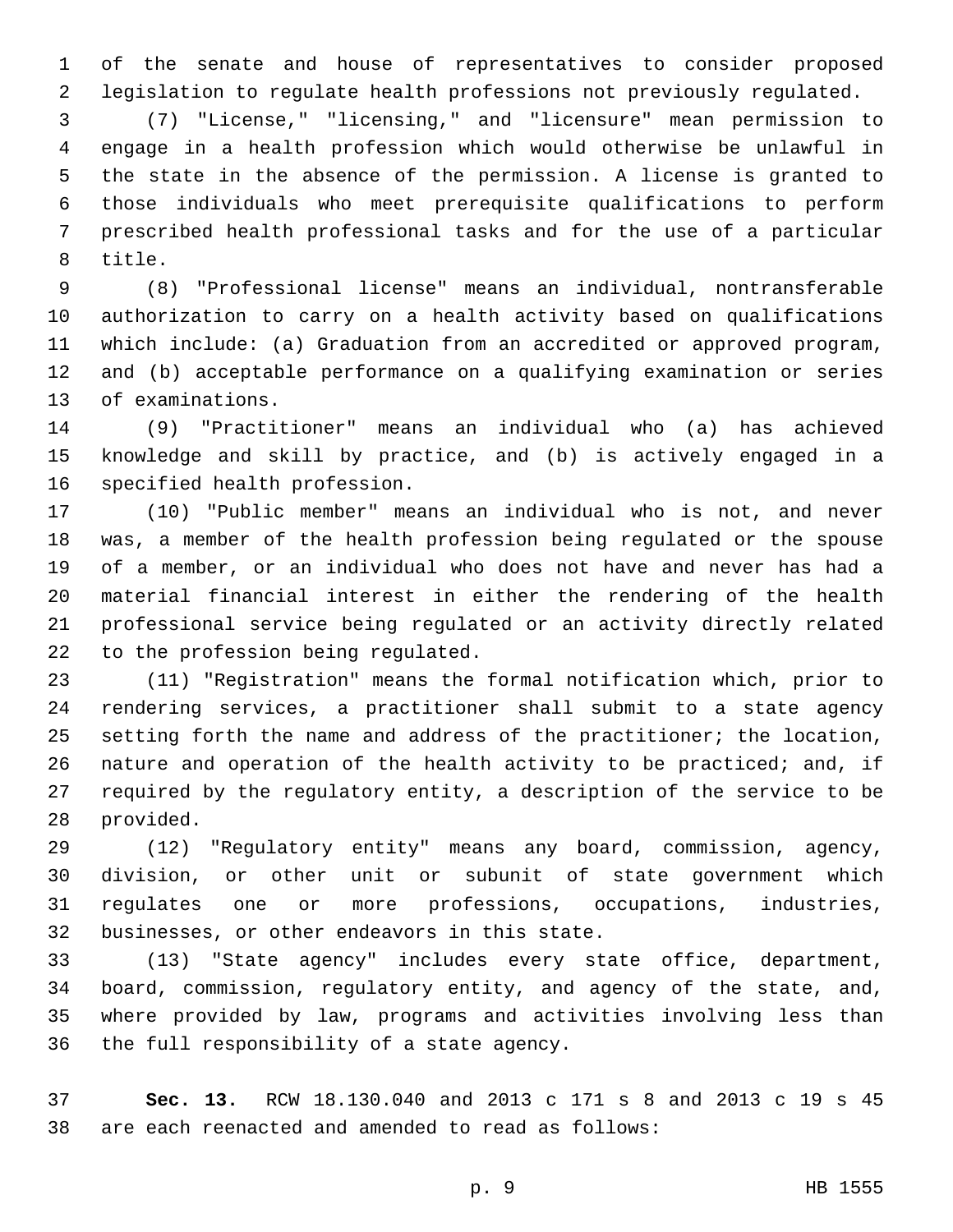(1) This chapter applies only to the secretary and the boards and commissions having jurisdiction in relation to the professions licensed under the chapters specified in this section. This chapter does not apply to any business or profession not licensed under the 5 chapters specified in this section.

 (2)(a) The secretary has authority under this chapter in relation 7 to the following professions:

 (i) Dispensing opticians licensed and designated apprentices 9 under chapter 18.34 RCW;

(ii) Midwives licensed under chapter 18.50 RCW;

(iii) Ocularists licensed under chapter 18.55 RCW;

 (iv) Massage practitioners and businesses licensed under chapter 13 18.108 RCW;

(v) Dental hygienists licensed under chapter 18.29 RCW;

 (vi) East Asian medicine practitioners licensed under chapter 16 18.06 RCW;

 (vii) Radiologic technologists certified and X-ray technicians 18 registered under chapter 18.84 RCW;

 (viii) Respiratory care practitioners licensed under chapter 20 18.89 RCW;

 (ix) Hypnotherapists and agency affiliated counselors registered and advisors and counselors certified under chapter 18.19 RCW;

 (x) Persons licensed as mental health counselors, mental health counselor associates, marriage and family therapists, marriage and family therapist associates, social workers, social work associates— advanced, and social work associates—independent clinical under 27 chapter 18.225 RCW;

 (xi) Persons registered as nursing pool operators under chapter 29 18.52C RCW;

 (xii) Nursing assistants registered or certified or medication 31 assistants endorsed under chapter 18.88A RCW;

 (xiii) Dietitians and nutritionists certified under chapter 33 18.138 RCW;

 (xiv) Chemical dependency professionals and chemical dependency professional trainees certified under chapter 18.205 RCW;

 (xv) Sex offender treatment providers and certified affiliate sex offender treatment providers certified under chapter 18.155 RCW;

 (xvi) Persons licensed and certified under chapter 18.73 RCW or 39 RCW 18.71.205;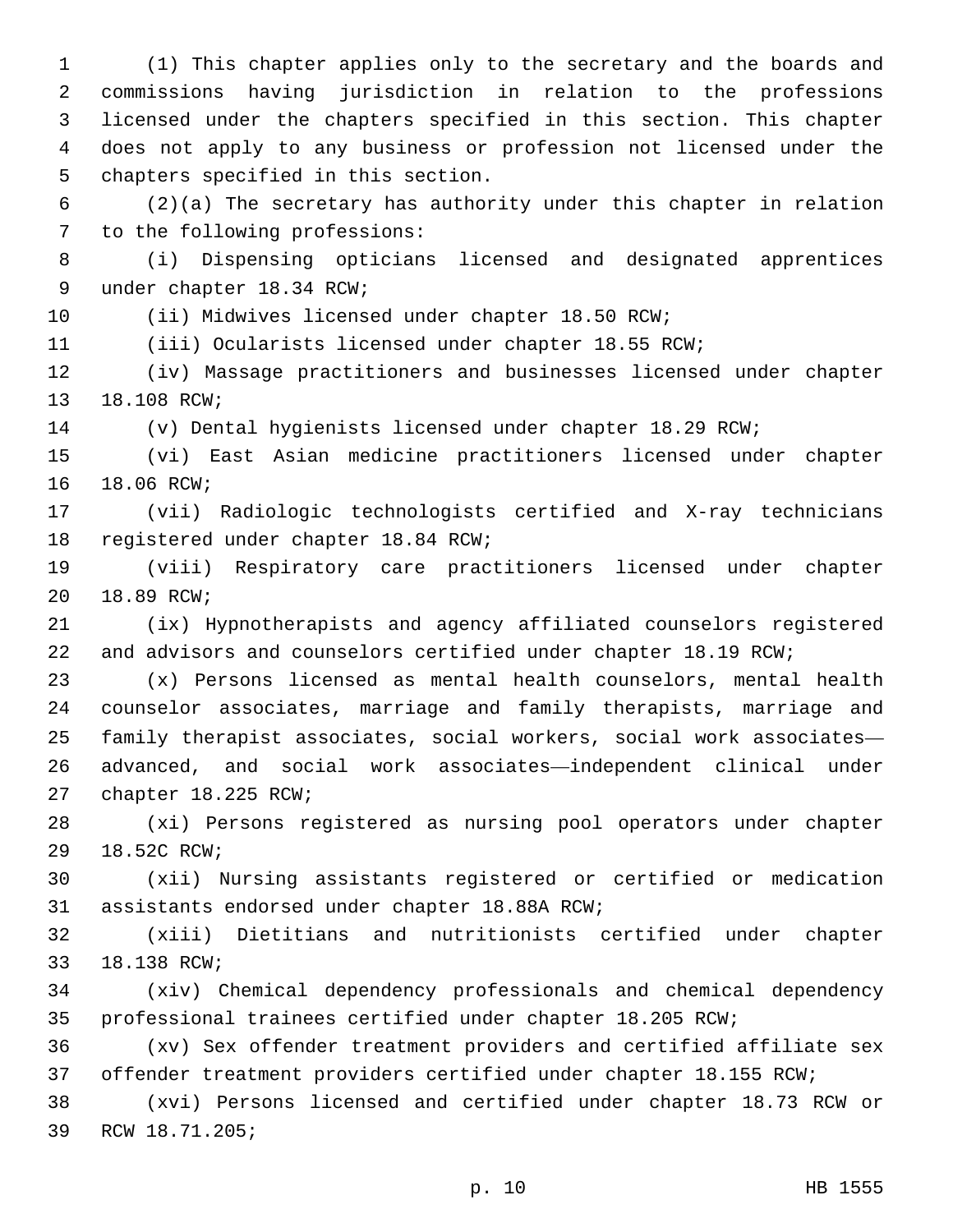(xvii) Orthotists and prosthetists licensed under chapter 18.200 2 RCW; (xviii) Surgical technologists registered under chapter 18.215 4 RCW; (xix) Recreational therapists under chapter 18.230 RCW; (xx) Animal massage practitioners certified under chapter 18.240 7 RCW; (xxi) Athletic trainers licensed under chapter 18.250 RCW; (xxii) Home care aides certified under chapter 18.88B RCW; (xxiii) Genetic counselors licensed under chapter 18.290 RCW; 11 (xxiv) Reflexologists certified under chapter 18.108 RCW; ((and)) (xxv) Medical assistants-certified, medical assistants- hemodialysis technician, medical assistants-phlebotomist, and medical assistants-registered certified and registered under chapter 18.360 15 RCW; and (xxvi) Behavior analysts, assistant behavior analysts, and behavior technicians under chapter 18.--- RCW (the new chapter 18 created in section 14 of this act). (b) The boards and commissions having authority under this 20 chapter are as follows: (i) The podiatric medical board as established in chapter 18.22 22 RCW; (ii) The chiropractic quality assurance commission as established 24 in chapter 18.25 RCW; (iii) The dental quality assurance commission as established in chapter 18.32 RCW governing licenses issued under chapter 18.32 RCW, licenses and registrations issued under chapter 18.260 RCW, and 28 certifications issued under chapter 18.350 RCW; (iv) The board of hearing and speech as established in chapter 30 18.35 RCW; (v) The board of examiners for nursing home administrators as 32 established in chapter 18.52 RCW; (vi) The optometry board as established in chapter 18.54 RCW governing licenses issued under chapter 18.53 RCW; (vii) The board of osteopathic medicine and surgery as established in chapter 18.57 RCW governing licenses issued under 37 chapters 18.57 and 18.57A RCW; (viii) The pharmacy quality assurance commission as established in chapter 18.64 RCW governing licenses issued under chapters 18.64 40 and 18.64A RCW;